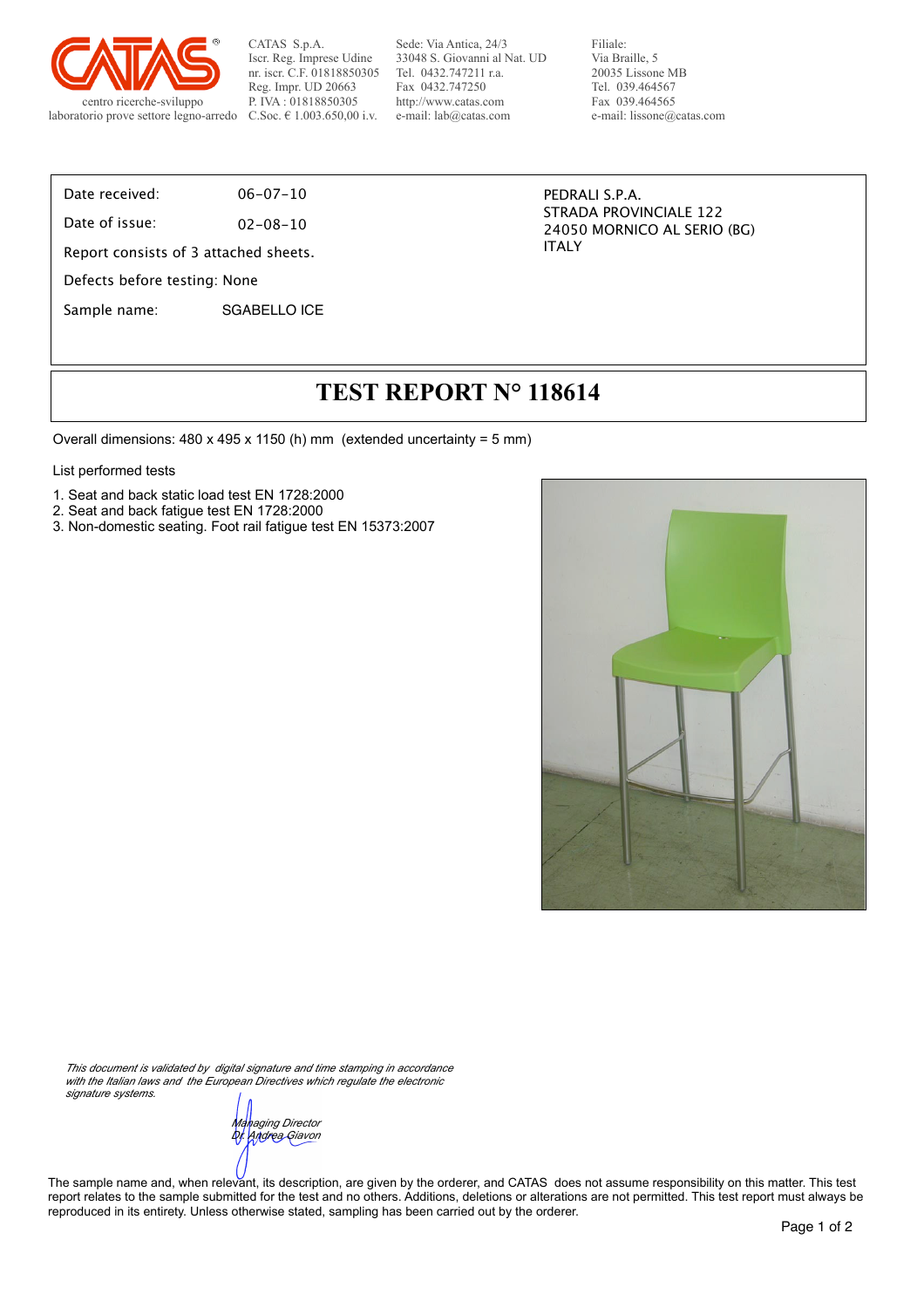

CATAS S.p.A. Iscr. Reg. Imprese Udine nr. iscr. C.F. 01818850305 Reg. Impr. UD 20663 P. IVA : 01818850305 C.Soc. € 1.003.650,00 i.v.

Sede: Via Antica, 24/3 33048 S. Giovanni al Nat. UD Tel. 0432.747211 r.a. Fax 0432.747250 http://www.catas.com e-mail: lab@catas.com

Filiale: Via Braille, 5 20035 Lissone MB Tel. 039.464567 Fax 039.464565 e-mail: lissone@catas.com

# **TEST REPORT N° 118614**

Date of issue: 02-08-10 Sample name: SGABELLO ICE Sample weight Overall dimensions

Not determined 480 x 495 x 1150 (h) mm (\*)





Side view **Rear view** Rear view Rear view Rear view



Bottom view

(\*) Extended uncertainties of weight and overall dimensions of the sample are 0,1 Kg and 5 mm, respectively

The sample name and, when relevant, its description, are given by the orderer, and CATAS does not assume responsibility on this matter. This test report relates to the sample submitted for the test and no others. Additions, deletions or alterations are not permitted. This test report must always be reproduced in its entirety. Unless otherwise stated, sampling has been carried out by the orderer.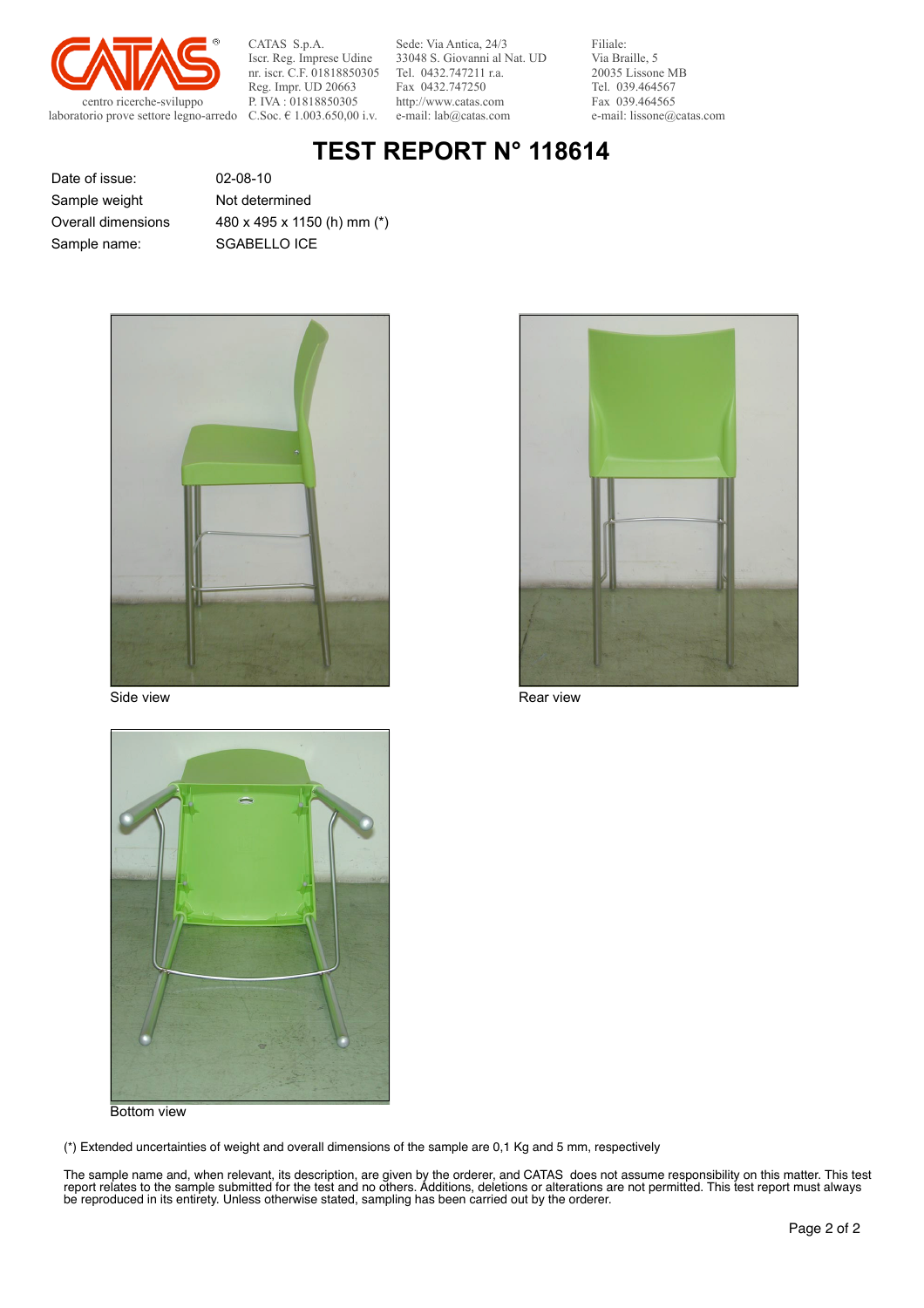

TEST REPORT

118614 / 1

Date received: 06-07-10 Date of test: 13-07-10 Date of issue: 02-08-10

Sample name: SGABELLO ICE

CATAS S.p.A. Iscr. Reg. Imprese Udine nr. iscr. C.F. 01818850305 Reg. Impr. UD 20663 P. IVA : 01818850305 C.Soc. € 1.003.650,00 i.v.

Sede: Via Antica, 24/3 33048 S. Giovanni al Nat. UD Tel. 0432.747211 r.a. Fax 0432.747250 http://www.catas.com e-mail: lab@catas.com

Filiale: Via Braille, 5 20035 Lissone MB Tel. 039.464567 Fax 039.464565 e-mail: lissone@catas.com



PEDRALI S.P.A. STRADA PROVINCIALE 122 24050 MORNICO AL SERIO (BG) ITALY

## **Seat and back static load test EN 1728:2000**

Seat and back static load test, clause 6.2.1

Test results:

| Seat load | Back force | Number    | Remarks    |
|-----------|------------|-----------|------------|
| N         | Ν          | of cycles |            |
| 2.000     | 510        | 10        | No defects |

Note:

According to EN 1728/00, back force has been reduced from 700 N to 510 N to avoid tipping.

Seat front edge static load, clause 6.2.2

| Seat load<br>N | <b>Number</b><br>of cycles | <b>Remarks</b> |
|----------------|----------------------------|----------------|
| 2.000          | 10                         | No defects     |

Note:

The test has been carried out according to table 1 of EN 15373:2007, level 3 - severe.

*This document is validated by digital signature and time stamping in accordance with the Italian laws and the European Directives which regulate the electronic signature systems.*

*Managing Director Dr. Andrea Giavon*

The sample name and, when relevant, its description, are given by the orderer, and CATAS does not assume responsibility on this matter. This test report relates to the sample submitted for the test and no others. Additions, deletions or alterations are not permitted. This test report must always be reproduced in its entirety. Unless otherwise stated, sampling has been carried out by the orderer.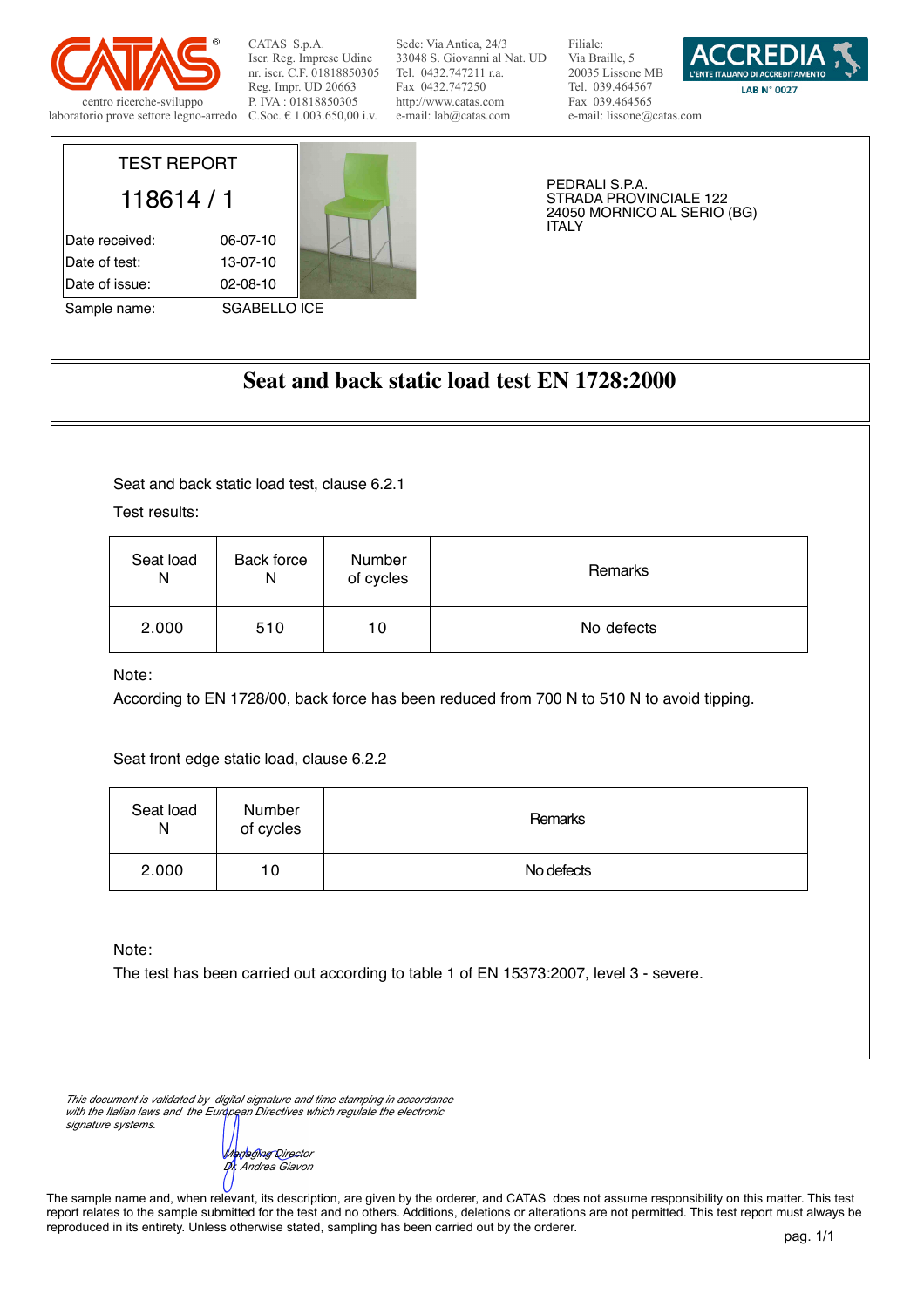

TEST REPORT

118614 / 2

Date received: 06-07-10 Date of test: 13-07-10 Date of issue: 02-08-10

Sample name: SGABELLO ICE

CATAS S.p.A. Iscr. Reg. Imprese Udine nr. iscr. C.F. 01818850305 Reg. Impr. UD 20663 P. IVA : 01818850305 C.Soc. € 1.003.650,00 i.v.

Sede: Via Antica, 24/3 33048 S. Giovanni al Nat. UD Tel. 0432.747211 r.a. Fax 0432.747250 http://www.catas.com e-mail: lab@catas.com

Filiale: Via Braille, 5 20035 Lissone MB Tel. 039.464567 Fax 039.464565 e-mail: lissone@catas.com



PEDRALI S.P.A. STRADA PROVINCIALE 122 24050 MORNICO AL SERIO (BG) ITALY

# **Seat and back fatigue test EN 1728:2000**

Seat and back fatigue test, clause 6.7

Test results:

| Seat force | Back force | Number    | Remarks    |
|------------|------------|-----------|------------|
| N          | N          | of cycles |            |
| 1.000      | 270        | 200.000   | No defects |

Note:

According to EN 1728/00, back force has been reduced from 300 N to 270 N to avoid tipping.

The test has been carried out according to table 1 of EN 15373:2007, level 3 - severe.

*This document is validated by digital signature and time stamping in accordance with the Italian laws and the European Directives which regulate the electronic signature systems.*

*Managing Director Dr. Andrea Giavon*

The sample name and, when relevant, its description, are given by the orderer, and CATAS does not assume responsibility on this matter. This test report relates to the sample submitted for the test and no others. Additions, deletions or alterations are not permitted. This test report must always be reproduced in its entirety. Unless otherwise stated, sampling has been carried out by the orderer.